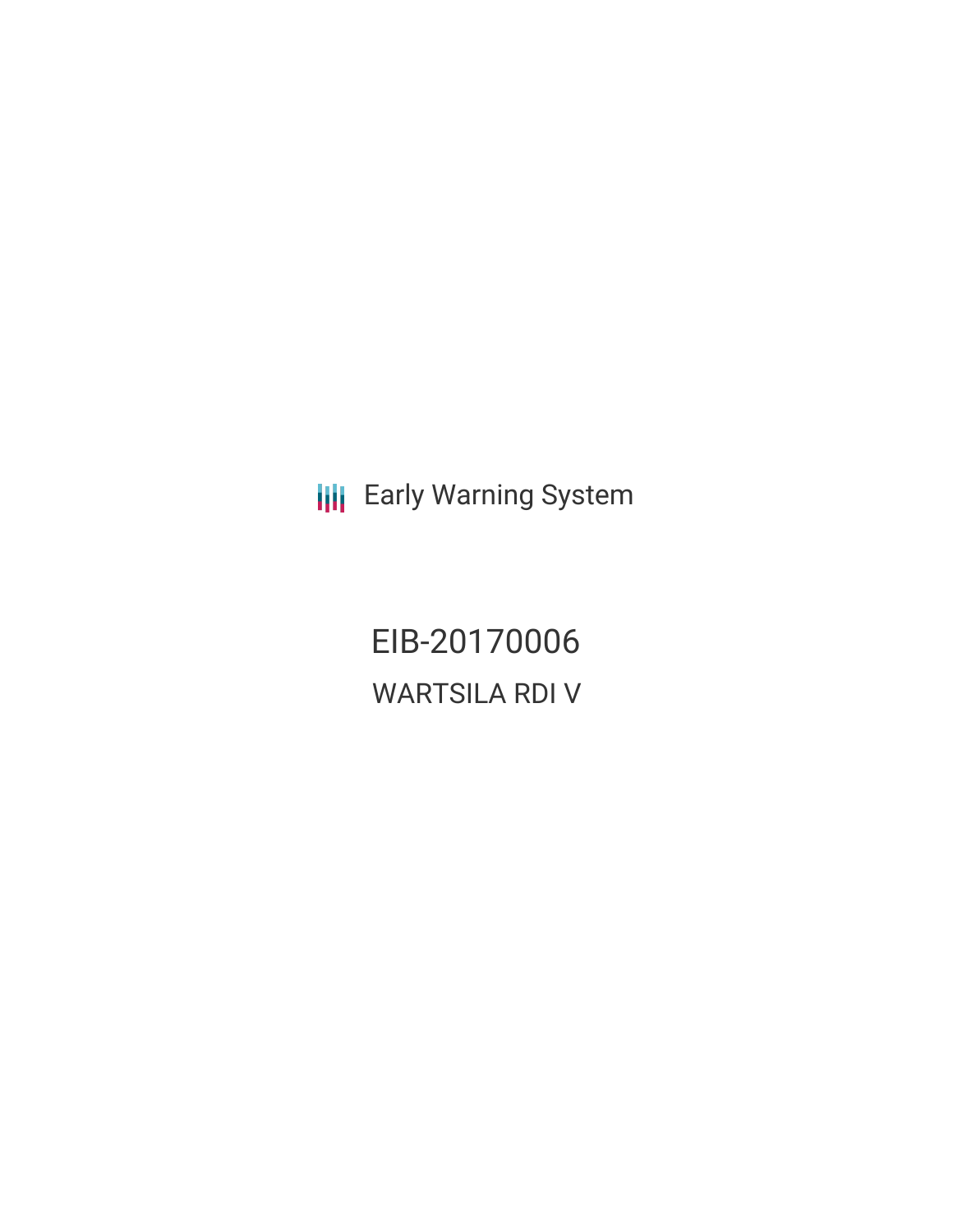# **Quick Facts**

| <b>Countries</b>               | Finland, Italy, Spain          |
|--------------------------------|--------------------------------|
| <b>Financial Institutions</b>  | European Investment Bank (EIB) |
| <b>Status</b>                  | Approved                       |
| <b>Bank Risk Rating</b>        | U                              |
| <b>Voting Date</b>             | 2017-07-24                     |
| <b>Borrower</b>                | WÄRTSILÄ OYJ ABP               |
| <b>Sectors</b>                 | Industry and Trade             |
| <b>Investment Type(s)</b>      | Loan                           |
| <b>Investment Amount (USD)</b> | \$145.48 million               |
| <b>Loan Amount (USD)</b>       | $$145.48$ million              |
| <b>Project Cost (USD)</b>      | \$336.36 million               |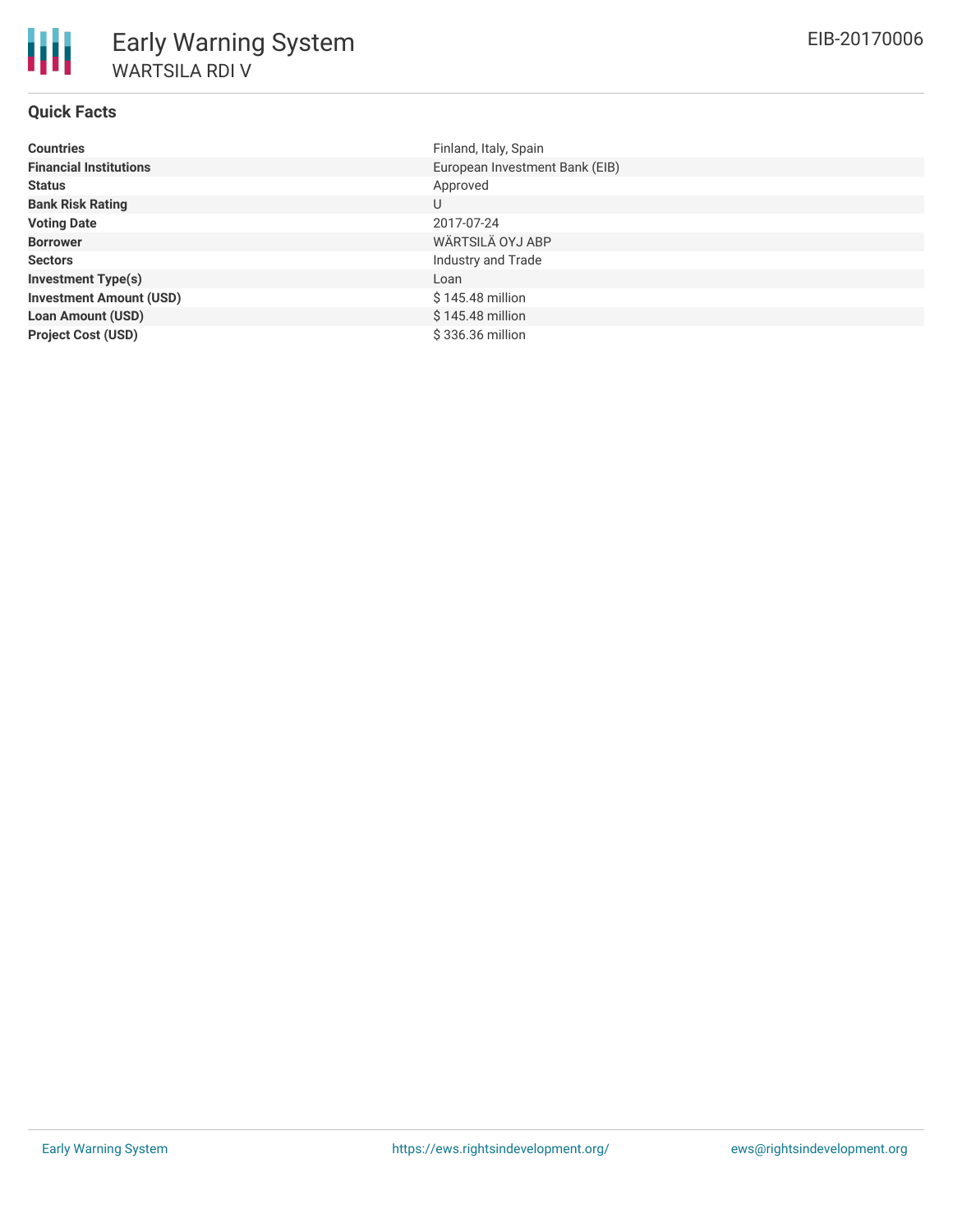

## **Project Description**

According to EIB website, the project will cover research, development and innovation (RDI) in 2017-2019, related to fourstroke (medium-speed) engines for marine and power plant applications. It aims to include improvement of efficiency, environmental performance, reliability, lifecycle cost and automation.

The project consists of research and development (R&D) activities that are not specifically mentioned in the Environmental Impact Assessment (EIA) Directive 2011/92/EU (amended by 2014/52/EU) and that will be carried out in existing facilities without changing their already authorised scope. The project would therefore not require an EIA.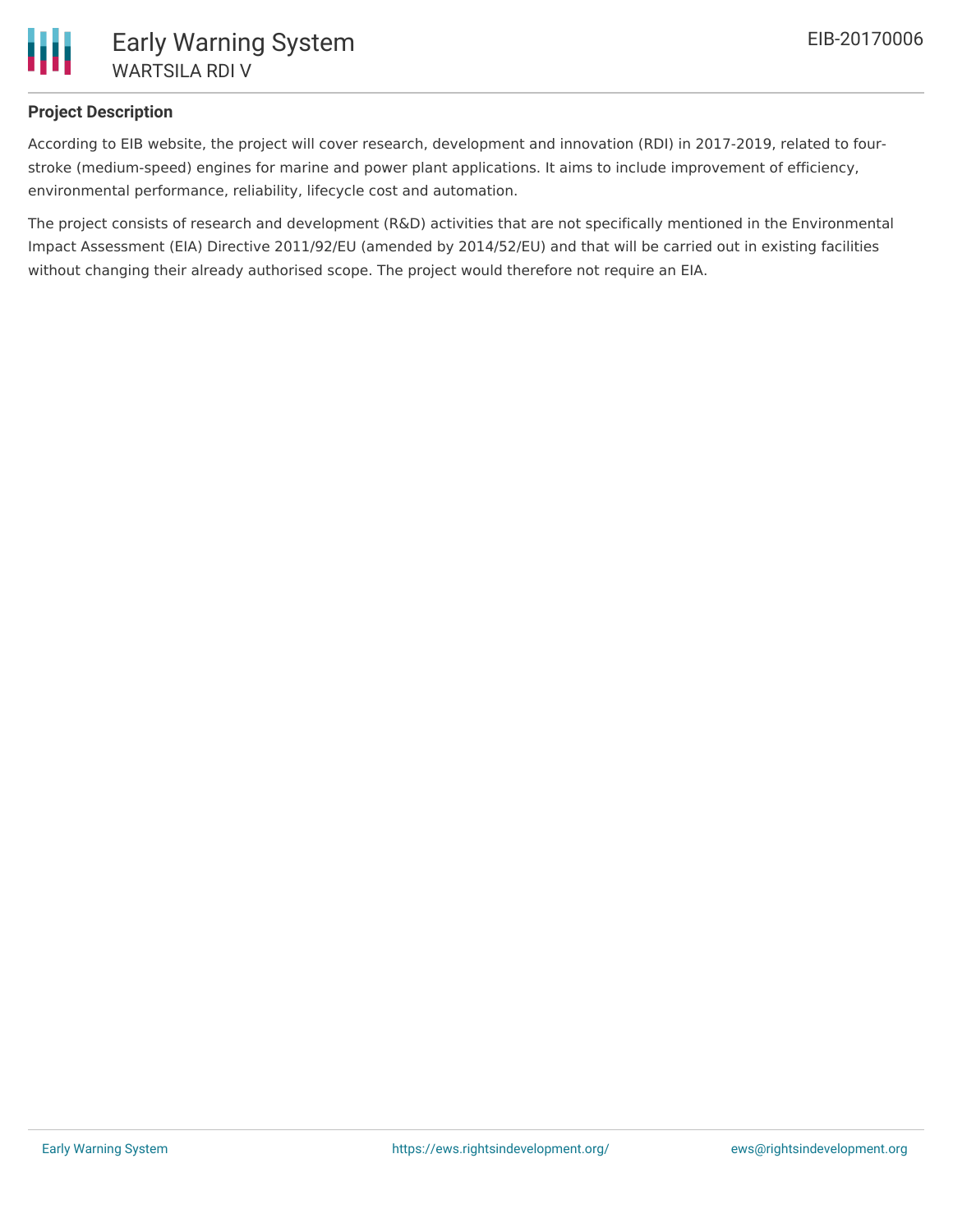### **Investment Description**

European Investment Bank (EIB)

Countries:

- Italy: EUR 22,500,000
- Spain: EUR 3,750,000
- Finland: EUR 98,750,000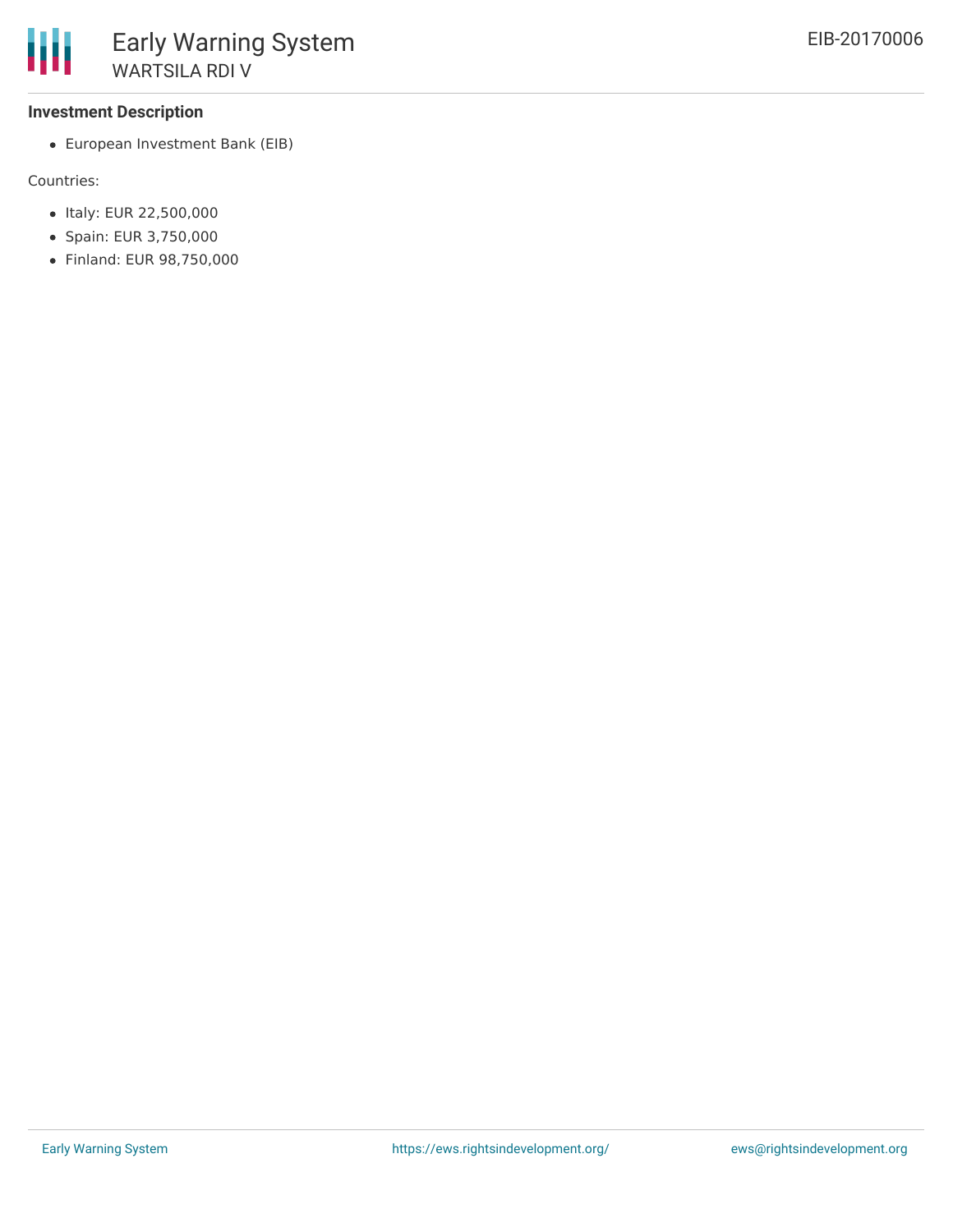## **Contact Information**

No contact information provided at the time of disclosure.

#### ACCOUNTABILITY MECHANISM OF EIB

The EIB Complaints Mechanism is designed to facilitate and handle complaints against the EIB by individuals, organizations or corporations affected by EIB activities. When exercising the right to lodge a complaint against the EIB, any member of the public has access to a two-tier procedure, one internal - the Complaints Mechanism Office - and one external - the European Ombudsman. A complaint can be lodged via a written communication addressed to the Secretary General of the EIB, via email to the dedicated email address complaints@eib.org, by completing the online complaint form available at the following address: http://www.eib.org/complaints/form, via fax or delivered directly to the EIB Complaints Mechanism Division, any EIB local representation office or any EIB staff. For further details, check:

http://www.eib.org/attachments/strategies/complaints\_mechanism\_policy\_en.pdf

When dissatisfied with a complaint to the EIB Complaints Mechanism, citizens can then turn towards the European Ombudsman. A memorandum of Understanding has been signed between the EIB and the European Ombudsman establishes that citizens (even outside of the EU if the Ombudsman finds their complaint justified) can turn towards the Ombudsman on issues related to 'maladministration' by the EIB. Note that before going to the Ombudsman, an attempt must be made to resolve the case by contacting the EIB. In addition, the complaint must be made within two years of the date when the facts on which your complaint is based became known to you. You can write to the Ombudsman in any of the languages of the European Union. Additional details, including filing requirements and complaint forms, are available at: http://www.ombudsman.europa.eu/atyourservice/interactiveguide.faces